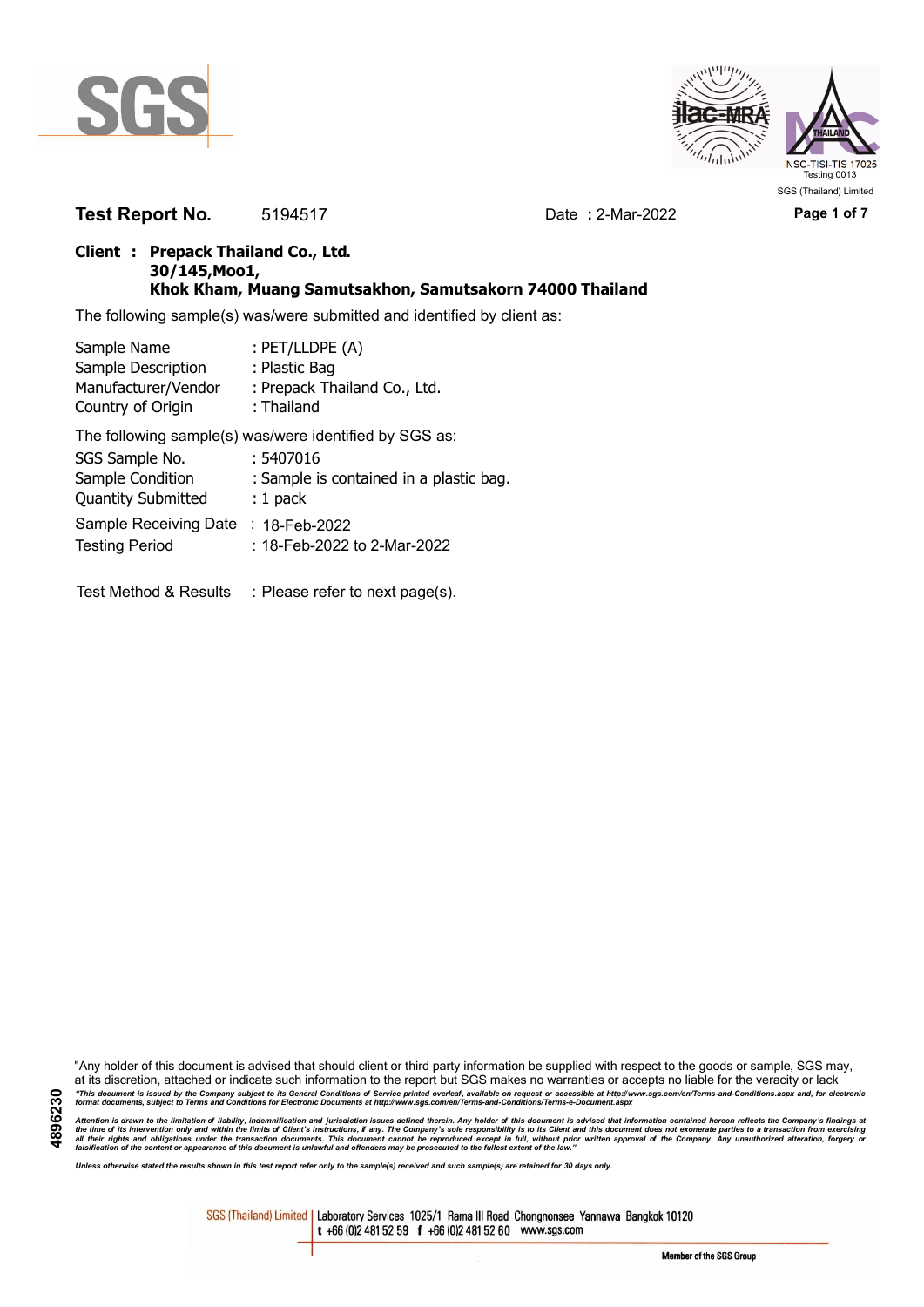



# **Test Report No.** 5194517 Date **:** 2-Mar-2022 **Page 2 of 7**

### **Test Requested & Result Summary**

Test Requested : Please refer to the result summary (Test parameter(s) was/were selected by client).

Result Summary:

| Conclusion  |
|-------------|
|             |
|             |
|             |
| <b>PASS</b> |
| <b>PASS</b> |
| <b>PASS</b> |
| <b>PASS</b> |
| <b>PASS</b> |
| <b>PASS</b> |
|             |
|             |
| See result  |
| See result  |
|             |

### Remark:

1.Test results in this report are applicable for the item tested and reflects the tested sample as received. 2.The decision rules based on simple acceptance which the probability of false accept may be as high as 50% in case the results is exactly on the tolerance limit.

### **Signed for and on behalf of SGS (Thailand) Limited**

**Rutchuporn Moungsom Laboratory manager - Hardgood**

"Any holder of this document is advised that should client or third party information be supplied with respect to the goods or sample, SGS may, at its discretion, attached or indicate such information to the report but SGS makes no warranties or accepts no liable for the veracity or lack "This document is issued by the Company subject to its General Conditions of Service printed overleaf, available on request or accessible at http://www.sgs.com/en/Terms-and-Conditions.aspx and, for electronic<br>format docume

Attention is drawn to the limitation of liability, indemnification and jurisdiction issues defined therein. Any holder of this document is advised that information contained hereon reflects the Company's findings at<br>all th

*Unless otherwise stated the results shown in this test report refer only to the sample(s) received and such sample(s) are retained for 30 days only.*

SGS (Thailand) Limited | Laboratory Services 1025/1 Rama III Road Chongnonsee Yannawa Bangkok 10120 t +66 (0)2 481 52 59 f +66 (0)2 481 52 60 www.sgs.com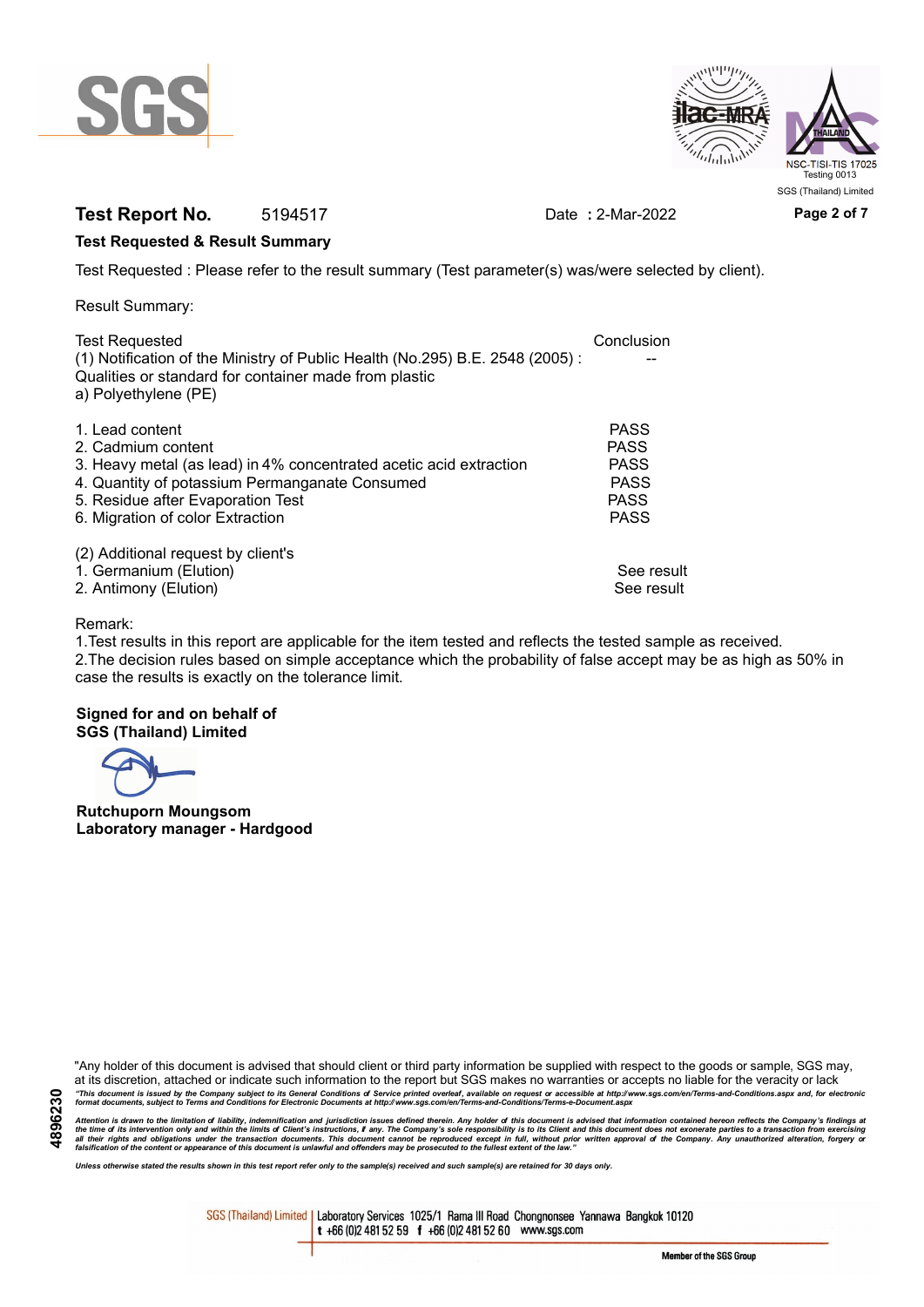



# **Test Report No.** 5194517 Date **:** 2-Mar-2022 **Page 3 of 7**

**TEST RESULTS**

**(1) Notification of the Ministry of Public Health (No.295) B.E. 2548 (2005) : Qualities or standard for container made from plastic.**

#### **a) Polyethylene (PE)**

### **Qualities and standard of plastic**

Method : With reference to TIS 656: 2556. Analysis was performed by ICP-OES.

| <b>Details</b>     | Result (1)<br>(mg/kg) | <b>Limit of Quantitative</b><br>(mg/kg) | <b>Permissible Limit</b><br>(mg/kg) |
|--------------------|-----------------------|-----------------------------------------|-------------------------------------|
| Lead content***    |                       | 2.0                                     | 100                                 |
| Cadmium content*** |                       | 2.0                                     | 100                                 |

Sample Description :

1. Clear plastic bag

Note :

**4896230**

1. mg/kg = miligram per kilogram  $2. <$  = Less than

"Any holder of this document is advised that should client or third party information be supplied with respect to the goods or sample, SGS may, at its discretion, attached or indicate such information to the report but SGS makes no warranties or accepts no liable for the veracity or lack "This document is issued by the Company subject to its General Conditions of Service printed overleaf, available on request or accessible at http://www.sgs.com/en/Terms-and-Conditions.aspx and, for electronic<br>format docume

Attention is drawn to the limitation of liability, indemnification and jurisdiction issues defined therein. Any holder of this document is advised that information contained hereon reflects the Company's findings at<br>all th

*Unless otherwise stated the results shown in this test report refer only to the sample(s) received and such sample(s) are retained for 30 days only.*

SGS (Thailand) Limited | Laboratory Services 1025/1 Rama III Road Chongnonsee Yannawa Bangkok 10120 t +66 (0)2 481 52 59 f +66 (0)2 481 52 60 www.sgs.com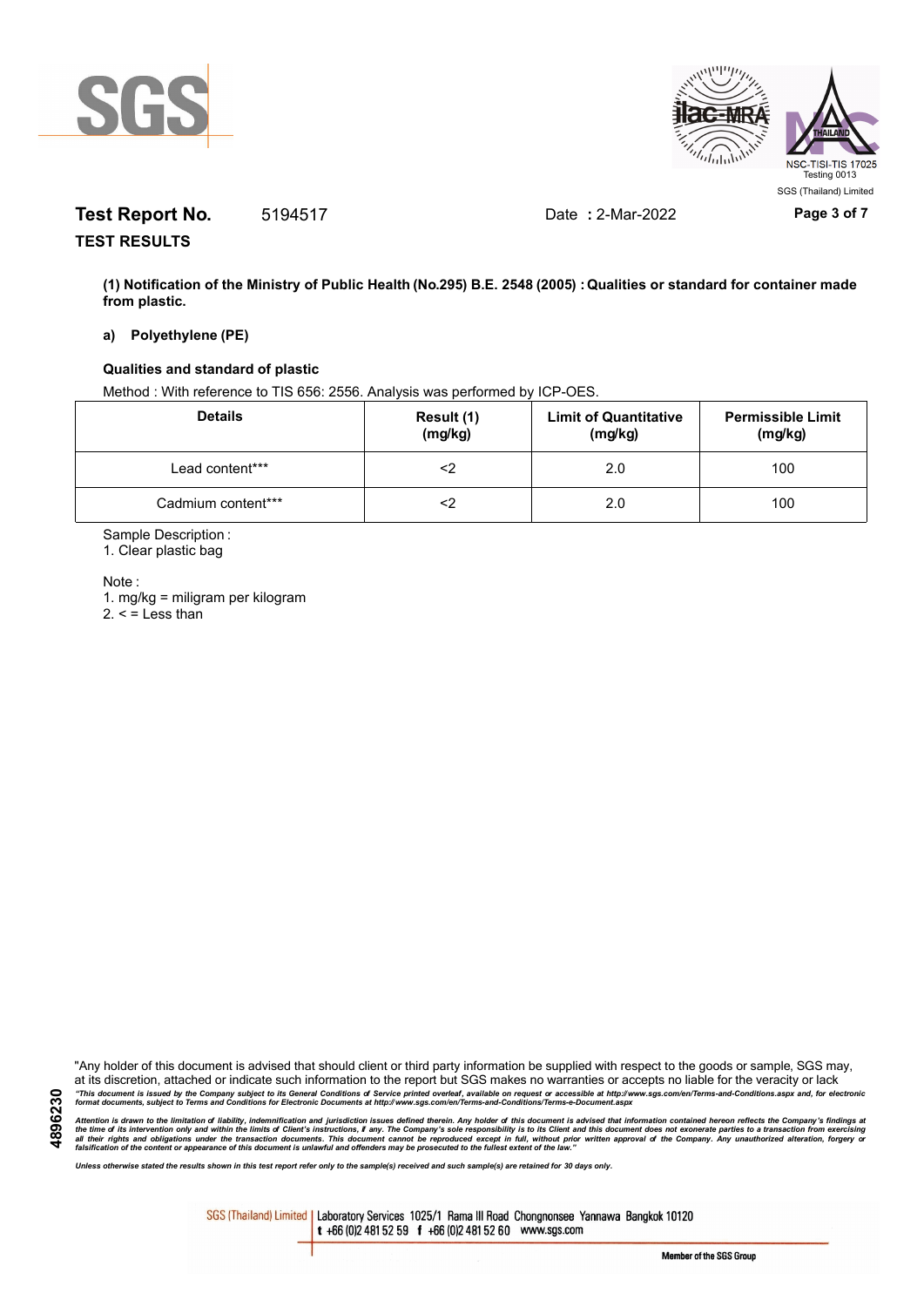



## **Test Report No.** 5194517 Date **:** 2-Mar-2022 **Page 4 of 7**

**TEST RESULTS**

#### **Qualities and standard of dissemination**

Method : With reference to TIS 656: 2556.

| <b>Details</b>                                                                      | Test Condition <sup>^</sup>                | Result (1)<br>(mq/dm3) | <b>Limit of Quantitative</b><br>(mg/dm3) | <b>Permissible Limit</b><br>(mg/dm3) |
|-------------------------------------------------------------------------------------|--------------------------------------------|------------------------|------------------------------------------|--------------------------------------|
| Heavy metal (calculated as lead) in<br>4% concentrated acetic acid<br>extraction*** | 30 minute at<br>95 degree C                | $<$ 1                  |                                          |                                      |
| Potassium permanganate used for<br>reaction in water extraction***                  | 30 minute at<br>95 degree C                | $<$ 1                  | 1.0                                      | 10                                   |
| Residue substances which is<br>evaporate in water***                                | 30 minute at<br>95 degree C                | $3$                    | 3.0                                      | 30                                   |
| Residue substances which is<br>evaporate in 4% concentrated acetic<br>acid***       | 30 minute at<br>95 degree C                | $<$ 3                  | 3.0                                      | 30                                   |
| Residue substances which is<br>evaporate in 20% concentrated<br>alcohol***          | 30 minute at<br>95 degree C                | $3$                    | 3.0                                      | 30                                   |
| Residue substances from volatile<br>matters in normal heptane***                    | Room temperature<br>(1 hr. at 25 degree C) | $<$ 3                  | 3.0                                      | 30                                   |

Sample Description :

1. Clear plastic bag with multicolor printed (inside)

Note :

1. mg/dm3 = milligram per cubic decimeter

2. Degree C = degree Celsius

 $3. <$  = Less than

Remark :

1.  $^{\circ}$  = In case of the use at temperature higher than 100 degree Celsius

"Any holder of this document is advised that should client or third party information be supplied with respect to the goods or sample, SGS may, at its discretion, attached or indicate such information to the report but SGS makes no warranties or accepts no liable for the veracity or lack "This document is issued by the Company subject to its General Conditions of Service printed overleaf, available on request or accessible at http://www.sgs.com/en/Terms-and-Conditions.aspx and, for electronic<br>format docume

Attention is drawn to the limitation of liability, indemnification and jurisdiction issues defined therein. Any holder of this document is advised that information contained hereon reflects the Company's findings at<br>all th

*Unless otherwise stated the results shown in this test report refer only to the sample(s) received and such sample(s) are retained for 30 days only.*

SGS (Thailand) Limited | Laboratory Services 1025/1 Rama III Road Chongnonsee Yannawa Bangkok 10120 t +66 (0)2 481 52 59 f +66 (0)2 481 52 60 www.sgs.com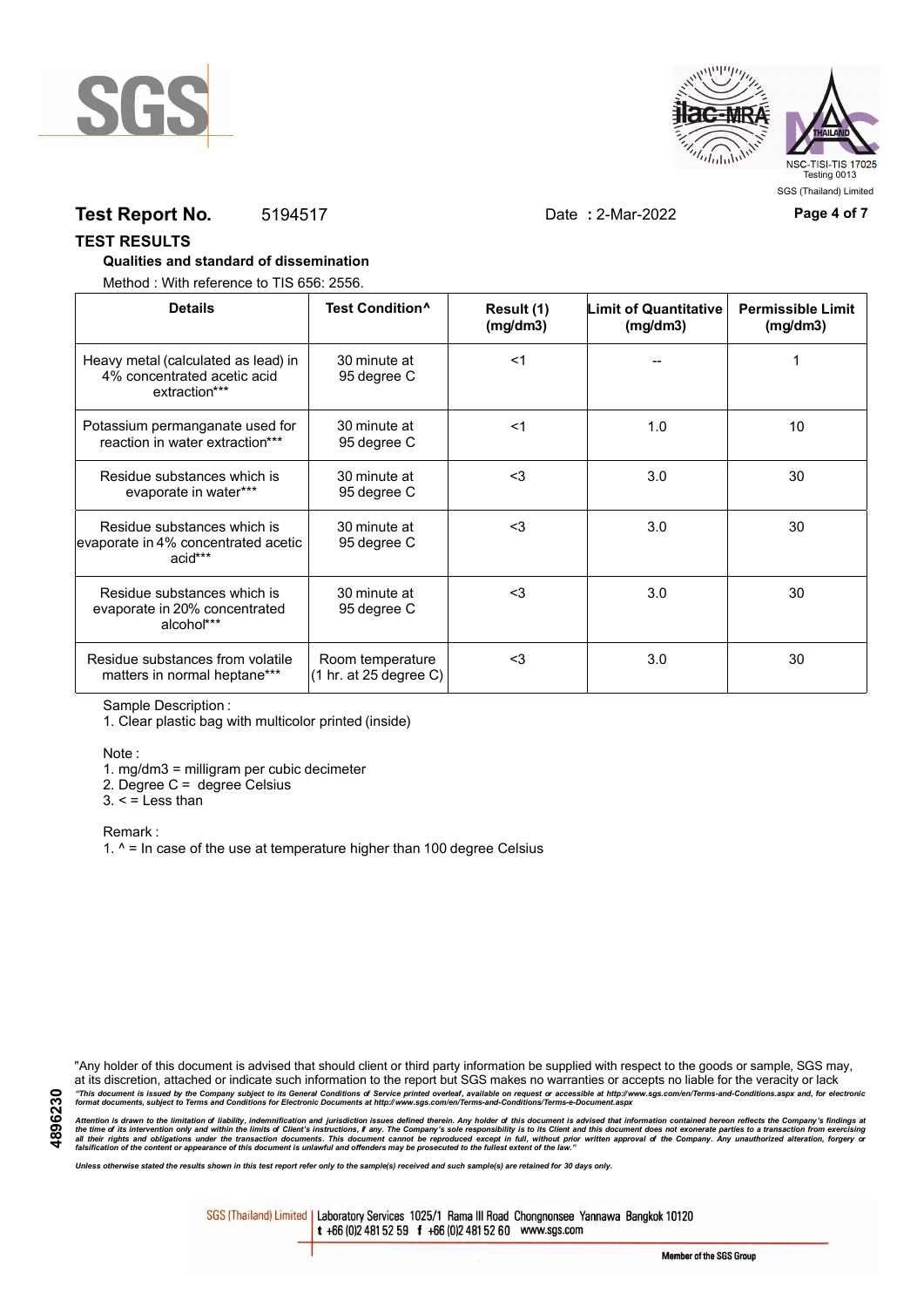



### **Test Report No.** 5194517 Date **:** 2-Mar-2022 **Page 5 of 7**

**TEST RESULTS**

#### **Qualities and standard of dissemination**

Test Method : With reference to TIS 655 -1 : 2553

| <b>Details</b>                         | Test Condition <sup>^</sup>               | Result (1)               | <b>Permissible Limit</b> |
|----------------------------------------|-------------------------------------------|--------------------------|--------------------------|
| Migration of color extract by water*** | 30 minute at<br>95 degree C               | Negative<br>(See Note 2) | <b>Negative</b>          |
| Migration of color extract by          | 30 minute at                              | Negative                 | Negative                 |
| 4% concentrated acetic acid***         | 95 degree C                               | (See Note 2)             |                          |
| Migration of color extract by          | 30 minute at                              | Negative                 | Negative                 |
| 20% concentrated alcohol***            | 60 degree C                               | (See Note 2)             |                          |
| Migration of color extract by          | Room temperature                          | <b>Negative</b>          | Negative                 |
| normal heptanes***                     | $(1 \text{ hr. at } 25 \text{ degree C})$ | (See Note 2)             |                          |

Sample Description :

1. Clear plastic bag with multicolor printed (inside)

Note :

1. Degree C = degree Celsius

2. "Negative" mean it's not presence of color migration/ "Positive" mean it's presence of color migration

Remark :

1.  $^{\circ}$  = In case of the use at temperature higher than 100 degree Celsius

"Any holder of this document is advised that should client or third party information be supplied with respect to the goods or sample, SGS may, at its discretion, attached or indicate such information to the report but SGS makes no warranties or accepts no liable for the veracity or lack "This document is issued by the Company subject to its General Conditions of Service printed overleaf, available on request or accessible at http://www.sgs.com/en/Terms-and-Conditions.aspx and, for electronic<br>format docume

Attention is drawn to the limitation of liability, indemnification and jurisdiction issues defined therein. Any holder of this document is advised that information contained hereon reflects the Company's findings at<br>all th

*Unless otherwise stated the results shown in this test report refer only to the sample(s) received and such sample(s) are retained for 30 days only.*

SGS (Thailand) Limited | Laboratory Services 1025/1 Rama III Road Chongnonsee Yannawa Bangkok 10120 t +66 (0)2 481 52 59 f +66 (0)2 481 52 60 www.sgs.com

**4896230**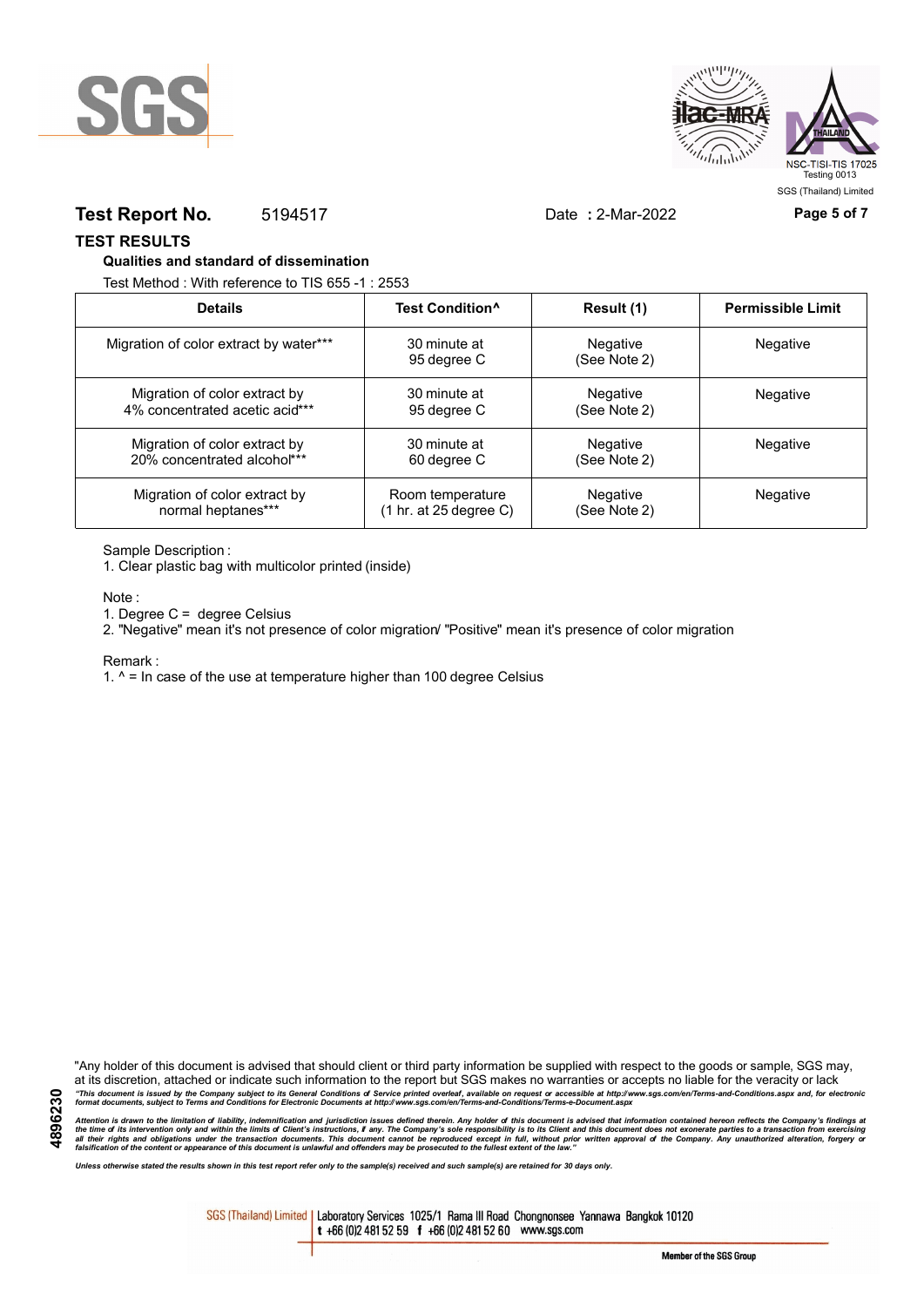



## **Test Report No.** 5194517 Date **:** 2-Mar-2022 **Page 6 of 7**

## **TEST RESULTS**

### **(2) Additional request by client's**

### **Qualities and standard of dissemination**

Method : With reference to TIS 656: 2556

| <b>Details</b> | Test Condition <sup>^</sup> | Result (1)<br>(mg/dm3) | Limit of Quantitative   Permissible Limit#<br>(mg/dm3) | (mg/dm3) |
|----------------|-----------------------------|------------------------|--------------------------------------------------------|----------|
| Antimony**     | 30 minute at<br>95 degree C | < 0.02                 | 0.02                                                   | 0.05     |
| Germanium**    | 30 minute at<br>95 degree C | < 0.02                 | 0.02                                                   | 0.10     |

Sample Description :

1. Clear plastic bag with multicolor printed (inside)

Note :

1. mg/dm3 = milligram per cubic decimeter

2. Degree C = degree Celsius

 $3. <$  = Less than

#### Remark :

1.  $^{\circ}$  = In case of the use at temperature higher than 100 degree Celsius

2.# = Permissible limit is quoted from Notification of the Ministry of Public Health (No.295) B.E. 2548 (2005) :Qualities or standard for container made from plastic,Polyethylene terephtalate (PET).

3. Test condition & simulant were specified by client.

Remark:

1.The test item(s) marked \*\* on test report is/are analyzed at SGS (Thailand) Limited, address: 41/16-20 and 41/23 Soi Rama III 59, Rama III road, Chongnonsee, Yannawa, Bangkok but not included in the NSC-ONSC accreditation scope. 2.The test item(s) marked \*\*\* on test report is/are analyzed at SGS (Thailand) Limited, address: 41/16-20 and 41/23 Soi Rama III 59, Rama III road, Chongnonsee, Yannawa, Bangkok.

"Any holder of this document is advised that should client or third party information be supplied with respect to the goods or sample, SGS may, at its discretion, attached or indicate such information to the report but SGS makes no warranties or accepts no liable for the veracity or lack "This document is issued by the Company subject to its General Conditions of Service printed overleaf, available on request or accessible at http://www.sgs.com/en/Terms-and-Conditions.aspx and, for electronic<br>format docume

Attention is drawn to the limitation of liability, indemnification and jurisdiction issues defined therein. Any holder of this document is advised that information contained hereon reflects the Company's findings at<br>all th

*Unless otherwise stated the results shown in this test report refer only to the sample(s) received and such sample(s) are retained for 30 days only.*

SGS (Thailand) Limited | Laboratory Services 1025/1 Rama III Road Chongnonsee Yannawa Bangkok 10120 t +66 (0)2 481 52 59 f +66 (0)2 481 52 60 www.sgs.com